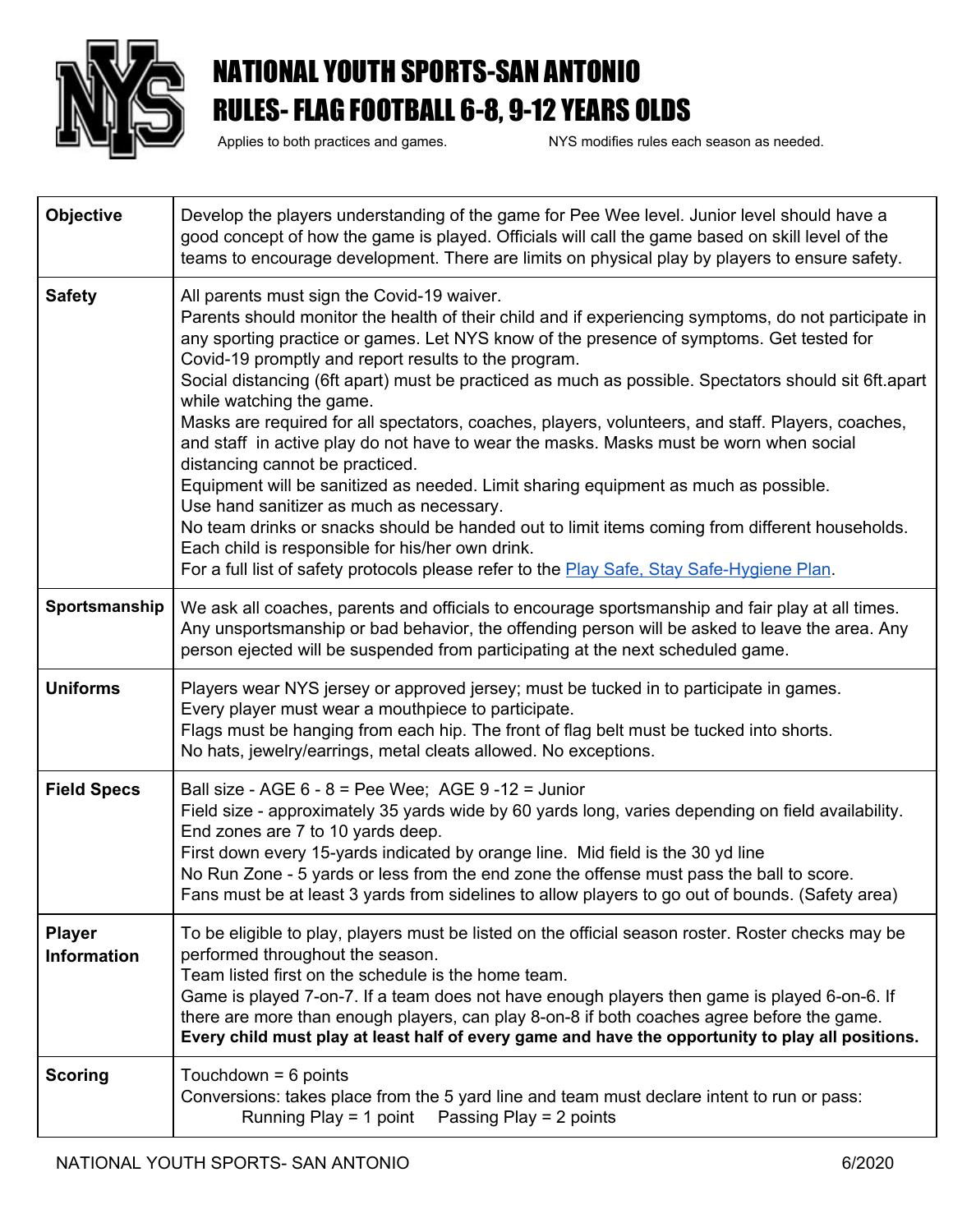

## NATIONAL YOUTH SPORTS-SAN ANTONIO RULES- FLAG FOOTBALL 6-8, 9-12 YEARS OLDS

Applies to both practices and games. NYS modifies rules each season as needed.

|                                  | An interception during conversion cannot be run back for a touchdown. Play is dead.<br>Safety = $2$ points awarded to defense                                                                                                                                                                                                                                                                                                                                                                                                                                                                                                                                                                                                                                                                                                                                                                                                                                                                                                                                                                                                                                                                                                                                                                                                                                                                                                                                                                                                                                                                                                                                                                                                                                             |
|----------------------------------|---------------------------------------------------------------------------------------------------------------------------------------------------------------------------------------------------------------------------------------------------------------------------------------------------------------------------------------------------------------------------------------------------------------------------------------------------------------------------------------------------------------------------------------------------------------------------------------------------------------------------------------------------------------------------------------------------------------------------------------------------------------------------------------------------------------------------------------------------------------------------------------------------------------------------------------------------------------------------------------------------------------------------------------------------------------------------------------------------------------------------------------------------------------------------------------------------------------------------------------------------------------------------------------------------------------------------------------------------------------------------------------------------------------------------------------------------------------------------------------------------------------------------------------------------------------------------------------------------------------------------------------------------------------------------------------------------------------------------------------------------------------------------|
| <b>Game Specs</b>                | 10 minute quarters; 3 minute halftime and 1 minute between quarters<br>Time outs - two, 45 second time outs per half.<br>Coin flip decides ball possession - visiting team calls heads or tails.<br>No Kickoffs - team with possession starts at their 15 yd line. Defending team gets ball 2nd half.<br>30-second snap count - clock starts on the official's whistle.<br>5 second play count after the snap of the ball for quarterback to initiate a play - pass or handoff.<br>Running game clock until the last 2 minutes of the 4th quarter. During the last two minutes, the<br>clock will stop on any out of bounds, incomplete pass or change in possession.<br>No overtime - games end in a tie, except during tournament play.                                                                                                                                                                                                                                                                                                                                                                                                                                                                                                                                                                                                                                                                                                                                                                                                                                                                                                                                                                                                                                 |
| Coaching                         | Each team can have 1 coach on the field per team; Coaches must be 10 yds behind team.<br>Coach can limit playing time for players who consistently miss practice without an excuse or due to<br>disciplinary problems.                                                                                                                                                                                                                                                                                                                                                                                                                                                                                                                                                                                                                                                                                                                                                                                                                                                                                                                                                                                                                                                                                                                                                                                                                                                                                                                                                                                                                                                                                                                                                    |
| <b>Offensive</b><br><b>Plays</b> | Huddles are optional - Official will notify when 30 second play clock starts.<br>There are no fumbles - if the ball touches the ground, the play is over.<br>Four plays to make a first down - at least 1 play must be a pass play.<br>First down is earned when the ball is advanced into a new zone (15-yard zones).<br>All plays begin with a center snap - traditional or side snaps allowed.<br>Only direct snaps to quarterback allowed - quarterback must be positioned behind the center or in<br>a shotgun formation.<br>After the snap, offense has 5 seconds to throw or hand the ball off. After 5 seconds, play is<br>whistled dead and the offense will start the next play from the line of scrimmage.<br>No quarterback sneaks or draws allowed; quarterback cannot run the ball.<br>Handoffs cannot be to the same running back.<br>Forward pass is a pass thrown from behind the line of scrimmage - consist of any forward motion<br>including underhand, sideways or shuffle pass.<br>All players on offense are eligible receivers including the center.<br>Center is eligible offensive player and can receive the ball from the quarterback (center sneak).<br>One player is allowed in motion at the snap. At least one players must line up in the backfield.<br>No-Run Zone Rule - 5 yards or less from the goal team must pass to score.<br>Catches must be made with a minimum of one foot in bounds.<br>If the flag of the ball carrier falls, then the player is immediately down at the spot of the flag.<br>Offense may screen block with arms across chest; no arm extension by blocker allowed.<br>No stiff arming allowed by call barrier or flag guarding.<br>Punting: offense can punt on 4th down, but must declare. No fake punts. |